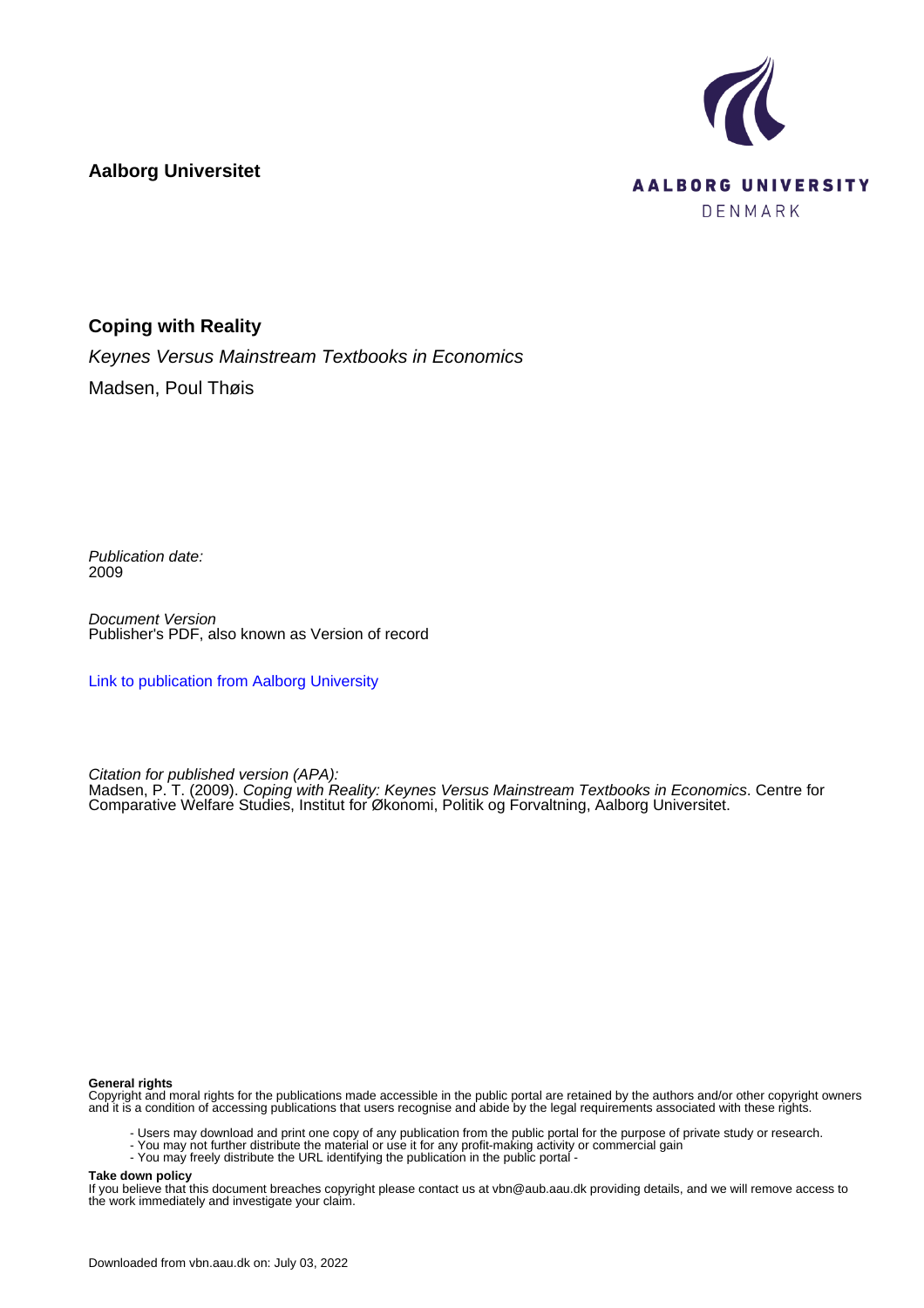# **Coping with Reality**

## **- Keynes Versus Mainstream Textbooks in Economics**

**Poul Thøis Madsen** 

**Centre for Comparative Welfare Studies (CCWS) Department of Economics, Politics and Public Administration Aalborg University www.ccws.dk**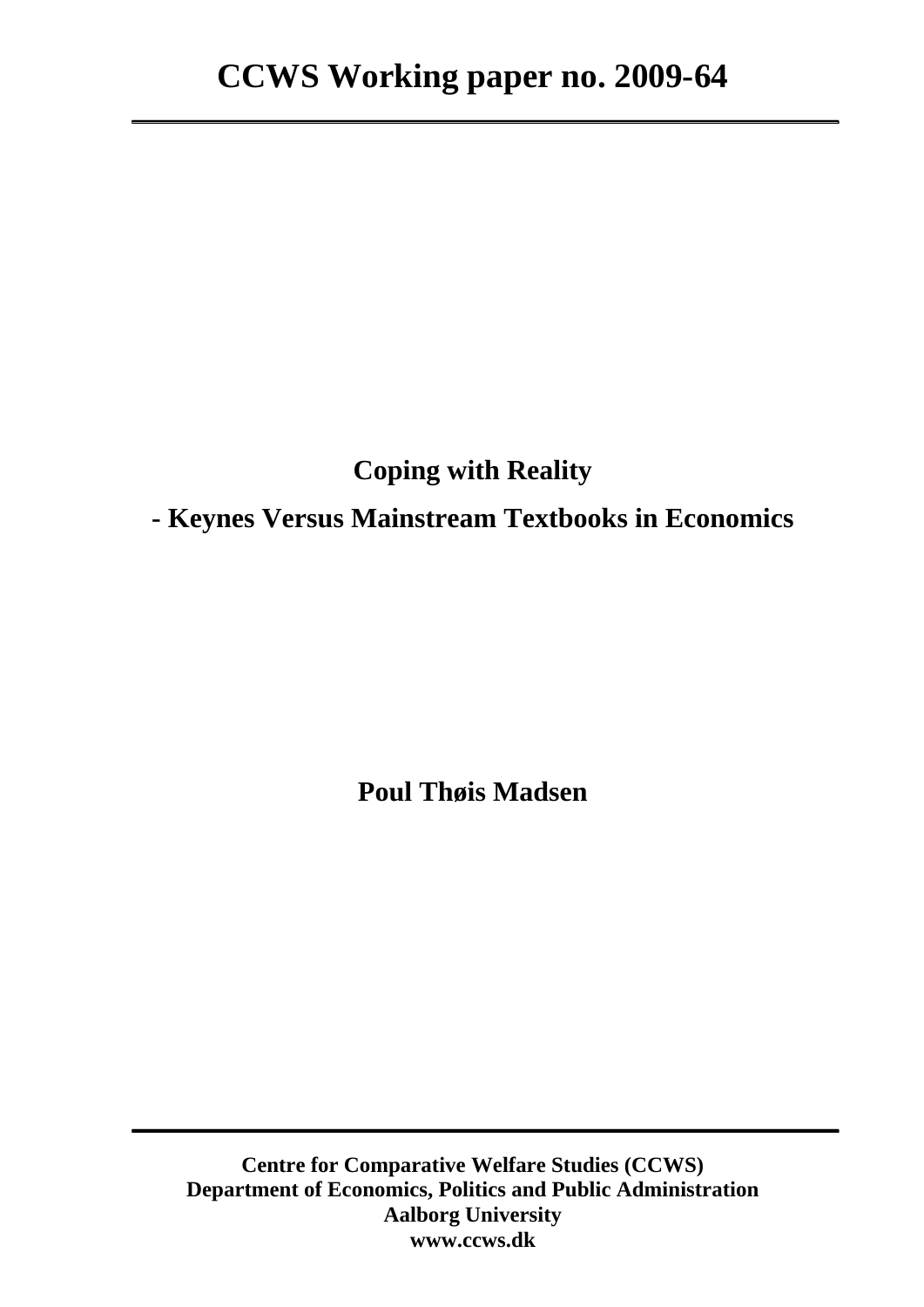Centre for Comparative Welfare Studies Working Paper Editor: Per H. Jensen and Jørgen Goul Andersen E-mail: [perh@epa.aau.dk](mailto:perh@epa.aau.dk) and [goul@epa.aau.dk](mailto:goul@socsci.aau.dk)

www.ccws.dk

Working papers may be ordered by: Inge Merete Ejsing-Duun Fibigerstræde 1 9220 Aalborg Ø

E-mail: [ime@epa.aau.dk](mailto:ime@epa.aau.dk)

Tlf: (+45) 99 40 82 18 Fax: (+45) 98 15 53 46

Layout: Inge Merete Ejsing-Duun

Print: Uni-Print, AAU Aalborg 2009

ISBN: 978-87-92174-76-5

ISSN: 1398-3024-2009-64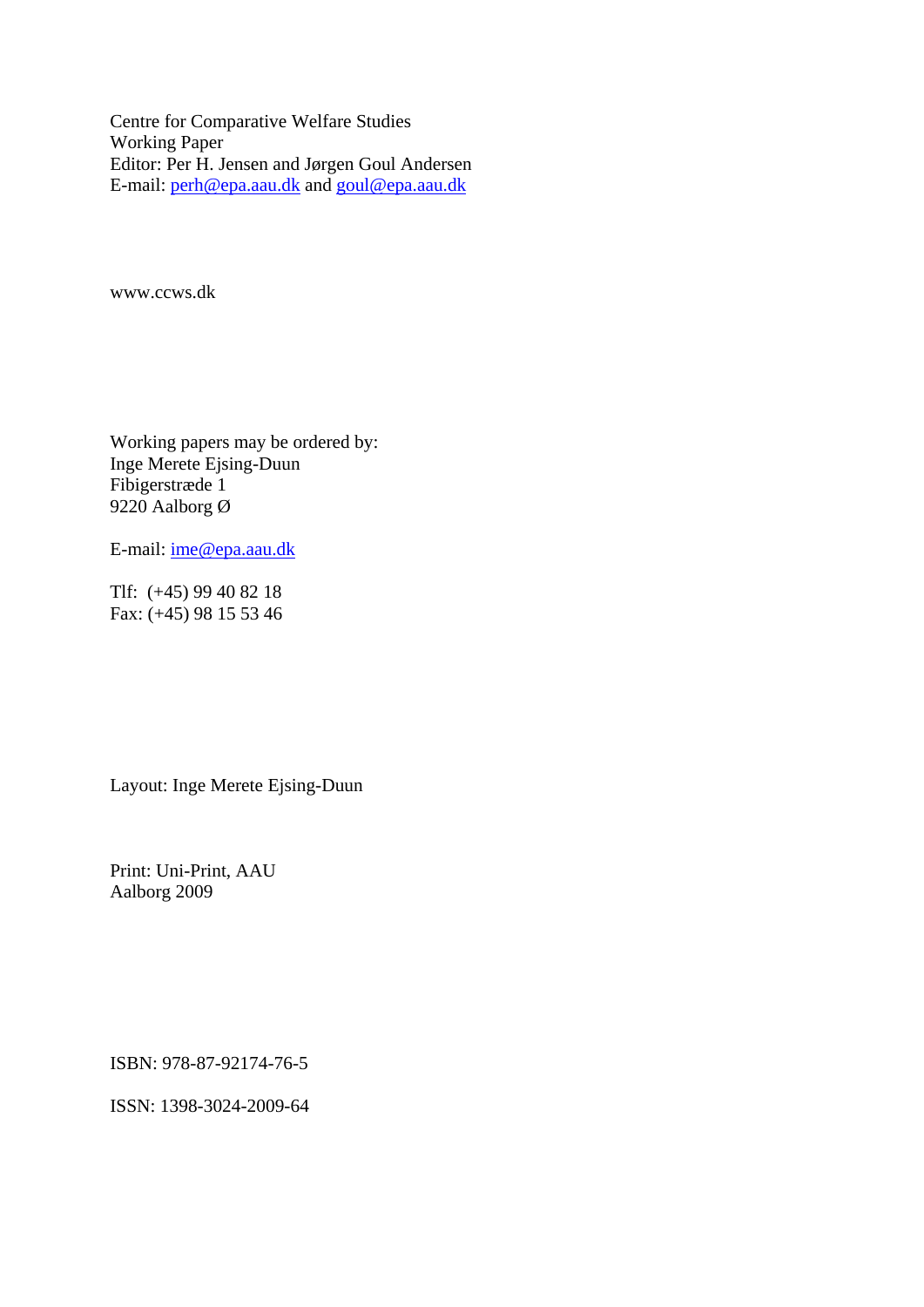**Coping with Reality** 

# **- Keynes Versus Mainstream Textbooks in Economics**

*Poul Thøis Madsen*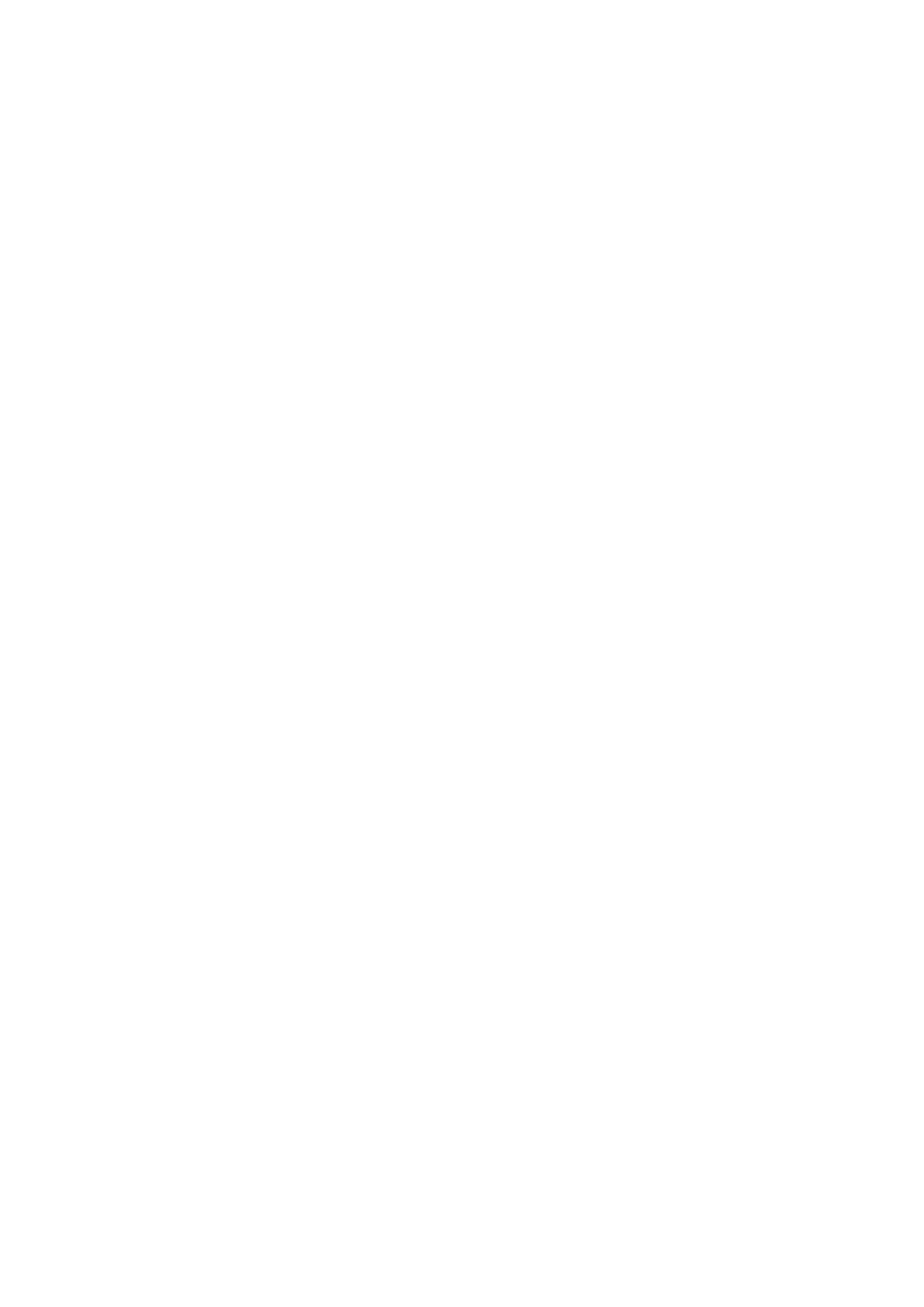#### **Abstract**

Abstract: *Despite the fact that The General Theory of Theory of Interest, Employment and Income (GT) is a highly theoretical work, Keynes tries to make his theory as realistic as possible. In this paper it is analyzed how. This is done by identifying selected quotations in which Keynes either explicitly refers to the actually existing economy or comments upon or relates to the question of theorizing versus reality. By analyzing (or generalizing) this empirical material it is demonstrated that Keynes copes with reality by generalizing from experience, giving priority to the most important parts of economic reality and by making empirically based assumptions rather than assumptions consistent to a theoretical model. If economic textbooks were to apply the same stringent principles not much would be left…*

> 'Our criticism of the accepted classical theory of economics has consisted not so much in finding logical flaws in its analysis as in pointing out that its tacit assumptions are seldom or never satisfied, with the result that it cannot solve the problems of the actual world' (Keynes, 1936, p. 378).

> "It may well be that the classical theory represents the way in which we should like our economy to behave. But to assume that it actually does so is to assume our difficulties away" (op.cit., p. 34).

Much has been written on the method applied by John Maynard Keynes. In this article one specific issue but of overarching importance will be discussed. *How does Keynes cope with the actually existing reality in his seminal work General Theory (GT)?* This might sound esoteric but it is a key issue in economics as some economists like the present author would argue that large chunks of economic theory is to quote 'simply made…up' (Bergman, 2005, p. 56) - that is developed on a deductive basis with an unclear or non-existing relation to economic behaviour in real life. To the present author this raises the question: is Keynes any better? How does his theory relate to reality? Could we possibly learn anything from the way he 'copes with reality'? In the following the focus will be on this specific question but as such it also relates to the whole industry that discusses the more general method(s) applied by Keynes as in the classic work by Kregel (1976).

 All through the text we shall compare his approach with how it is done in an idealtype mainstream textbook (sometimes represented by an actual textbook for the purpose of illustration - the new Keynesian textbook made by Lipsey and Chrystal, 2007). In this context the textbook represents a mainstream attempt to cope with reality. Hence, this comparison works as a prism highlighting the qualities of the contribution made by Keynes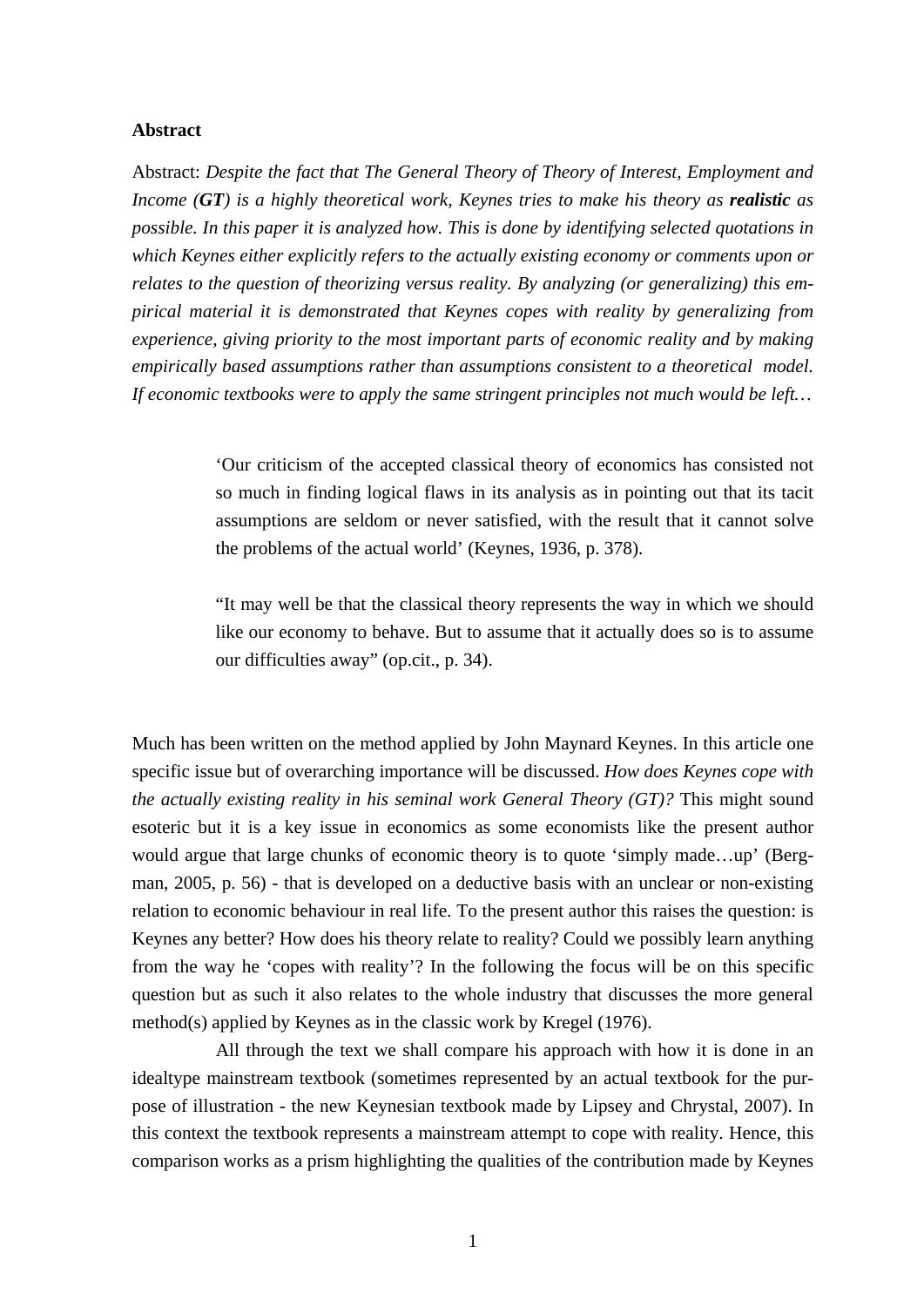in this respect. Without entering into this discussion it is implicitly assumed that most problems of coping with reality in textbooks are reproduced in much of the economic research with some notable exceptions.

 In what follows the question of theory (model) versus reality in economics is firstly briefly introduced, but the main bulk of the article analyzes the way Keynes copes with reality in GT in some detail. Finally, some concluding thoughts are presented.

#### **1. Briefly on theory versus reality in economic textbooks**

Economic textbooks (as well as textbooks of other disciplines) represent a more or less general consensus on what constitutes the core of the trade. The most well-known theories (often called 'models' by economists) are presented here. It is implicitly assumed that these theories somehow relate to reality but in textbooks as well as in most research this issue is never discussed in depth. It might be mentioned in passing that e.g. the perfect markets are not easily if at all found in reality (e.g. Lipsey and Chrystal, 2007, p. 181) but it is not really discussed why a theory of a market that does tend not to exist takes up so much space or of which use such a theory is.<sup>[1](#page-6-0)</sup> One could argue that textbooks deliver the theories and then it is up to the reader to relate them to reality. Problems of operationalization are not really discussed in textbooks.

 Furthermore, the standard textbook starts by introducing simple models and gradually more complicated models are introduced. Hereby, the reader is given the impression that the more models and the more complications, the better the grasp of reality. By this gradual process theory is implicitly depictured as getting ever closer to actually dealing with the real complexities of reality. Economics appears to be a science that is progressing gradually by ever constant attempts to refine and improve its representations (theories and models) of reality. According to the underlying logic of this only slightly caricaturized picture, the relation between theory and reality has been settled once and for all. Generally, it is - again implicitly - assumed that we know how the economy works and this is what is described by theory. Now and then reality – that is histories from the real world - enters the picture by illustrating some of the theoretical arguments made but basi-cally theory and reality do have a very limited mutual impact on each other.<sup>[2](#page-6-1)</sup>

1

<span id="page-6-0"></span><sup>&</sup>lt;sup>1</sup> Some would argue that it is useless. It might not be – it might be used as an illustration of how economists think or as a benchmark but figuring this out is essentially left to the imagination of the reader. The point we would like to emphasise is, however, that perfect markets are taken for granted.

<span id="page-6-1"></span> $2 \text{ In Lipsey and Chrystal}$  (2007) one can find a very interesting and exceptional example of at least partial adaptation of theory to actual reality. For years the application of the ISLM model in textbooks led to the following interpretation of actual monetary policy: the interest rate is changed by changing the amount of money supplied. In the 2007 version it is explicitly acknowledged that monetary policy is conducted by setting the short interesting rate while the money demand and supply adapt to changes in the interest rate. In this way the money supply has become partly endogenized – as suggested by post-Keynesians for decades. Only partly as this adaption has not been quite digested by the textbook authors; it is, hence, still assumed that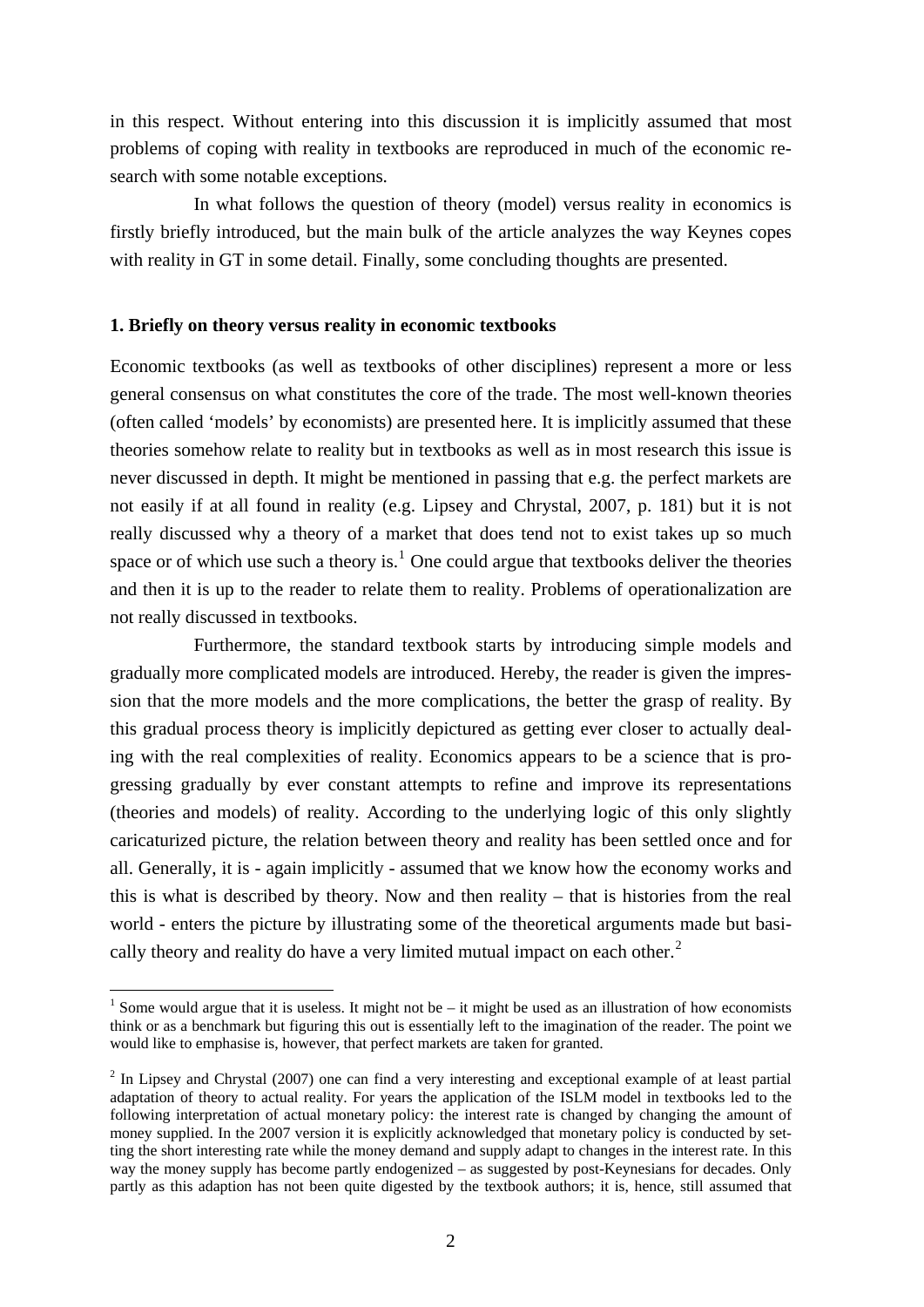But what happens to textbooks and economic theory when the (economic) world changes dramatically as during the financial crisis? Basically, nothing – as economic textbooks are supposed to tell us about the everlasting underlying forces of any capitalist economy. A financial crisis is something happening on the surface of the economy – without questioning the basic underlying mechanisms of supply and demand, equilibrium and rationality etc. This interpretation contributes to explaining why e.g. some Danish economists have argued that the economic curriculum essentially remains the same – crisis or no crisis. $3$ 

 What would Keynes have done in a similar situation facing a long downturn of the global economy? As GT was a theoretical response to the crisis in the thirties the answer is rather obvious. Keynes would have suggested that theory would have to be open and sufficiently flexible to take account for a reality which changes on a current basis. Henceforth, we need to change and adapt the way we analyze reality on a current basis too. In contrast textbook economics has an arms length approach to reality  $-$  as a logical consequence of the underlying notions of rationality and equilibrium - which have more to do with abstract deductive theorizing than actual reality.

#### **2. How does Keynes relate to reality in General Theory?**

In contrast to textbooks in GT we witness a theory in the making. GT is an open laboratory in which Keynes tries in an open discussion to organize his thoughts on economic issues he considers as being of importance. In doing this he relates to the theoretical state of art of his day (now called prekeynesian theory or neoclassical theory) and the empirical reality of yesterday and the problems of (his) today and he attempts to relate this knowledge (old theory and old and new reality) to his new way of thinking. He persistently tries to make his argument consistent. At the same time he repeatedly points to the limits to his arguments. In this sense GT is an open and very transparent on-going discussion.

 But this is a very general picture. When reading GT the first and dominant impression is the *absence* of reality. It is *really* a highly theoretical work or as Keynes puts it:"its [GT] main purpose is to deal with questions of theory, and only in the second place with the applications of this theory to practice" (p. xxi). As a consequence one finds very few references or indications of a reality outside the theory presented in the book. Basically, Keynes is concerned with constructing a model rather than applying or relating it to

when prices increase the real money supply will decrease accordingly (rather than letting the money supply expand endogenously and hereby automatically satisfying the increased demand for money due to the higher prices).

<span id="page-7-0"></span><sup>&</sup>lt;sup>3</sup> The financial crisis is expected to be gradually incorporated in economic textbooks but 'there is no need for throwing out the current theoretical foundation'. 'Economics will survice the financial crisis', DJØFmagazine, no. 3, 13.2.2009.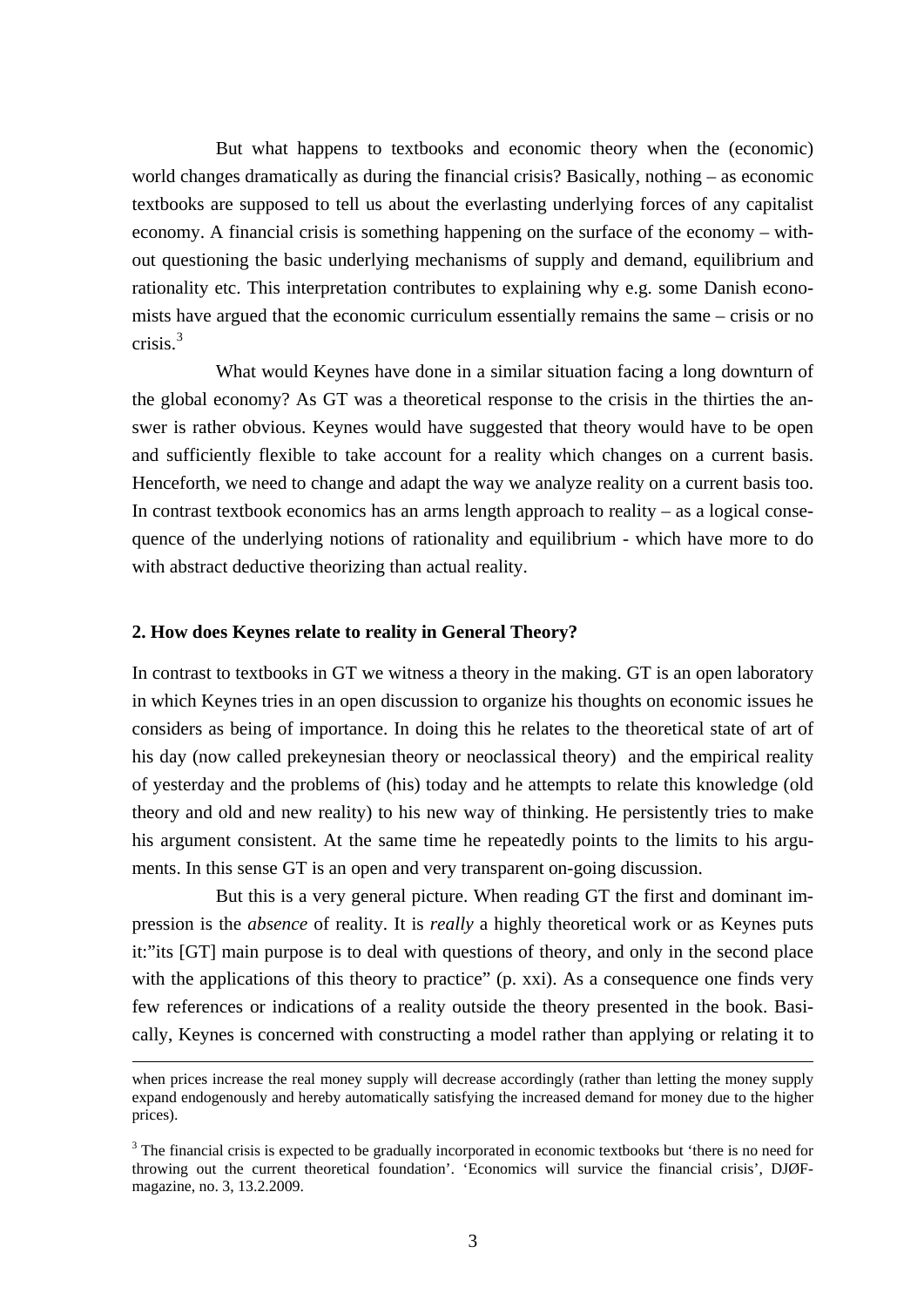the real world. For this reason one has to analyze GT in order to identify the reality. But it is there – between the lines, in passing and in some few instances reality is explicitly mentioned and used as a platform for theorizing.

 By analyzing GT one can, hence, identify a number of causalities and distinct features of how capitalism works in 1936 which Keynes regards to be of general importance. Nine of these stylized facts are presented in the following and several of them are well-known. Most of these relates to typical capitalist and industrialized countries while some of them mainly relate to the dominant economy USA. The nine points are structured according to page number rather than importance. (Please observe that when Keynes talks about reality he often uses the word 'fact(s)').

- 1. "there will always exist in a non-static society a proportion of resources unemployed 'between jobs'" (p.6). In other words search unemployment is an empirical fact.
- 2. In general he relates to the working of the *actual* labour market rather than labour markets characterized by perfect competition, which tend to dominate modern days textbooks:

'in view of the fact that the population generally is seldom doing as much work as it would like to do...' (p.7) 'relates to the actual attitude of workers towards real wages…' (p.8). "Whilst workers will usually resist a reduction of money wages…the contention that the unemployment which characterises a depression is due to a refusal by labour to accept a reduction of moneywages is not clearly supported by the facts..." (p.9).

In other words: some degree of involuntary unemployment is the rule rather than the exception in any capitalist economy and workers will tend to resist reductions in money wages but this lack of flexibility in nominal wages does not – as assumed by textbooks – explain the existence of unemployment as this is not 'clearly supported by *the facts*'.

3. Keynes states the following about the concept of effective demand:

"For professional economists, after Malthus, were apparently unmoved by the lack of correspondence between the results of their theory and the facts of observation;-a discrepancy which ordinary man has not failed to observe, with the result of his growing unwillingness to accord to economists that measure of respect which he gives to other groups of scientists whose theo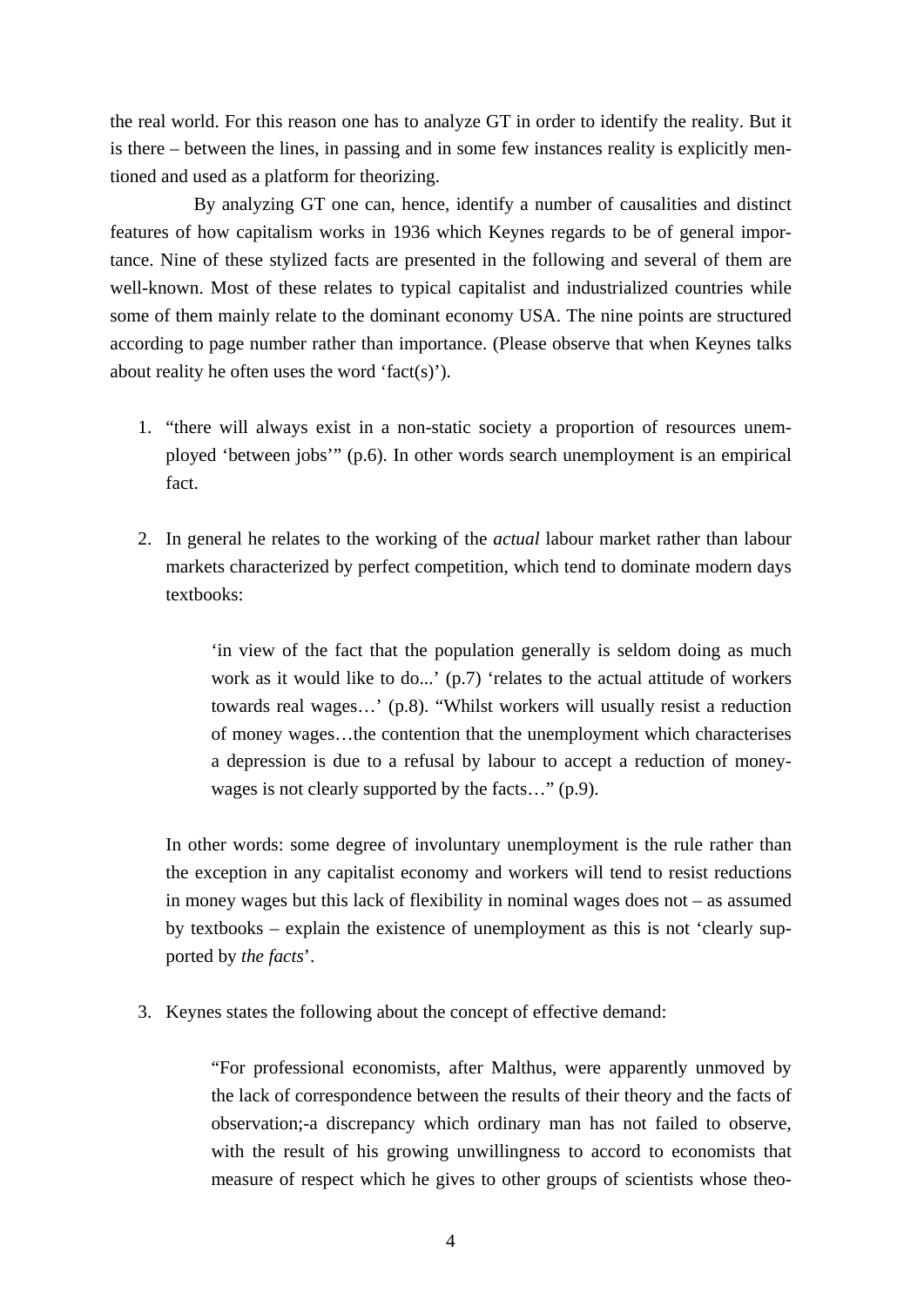retical results are confirmed by observation when they are applied to the facts... having left this world for the cultivation of their gardens " (p. 33).

The concept of effective demand is hence also based on 'facts of observation' – it is actually in some sense out there.

- 4. Consumption is assumed to grow less than income as this is an 'actual fact' (p. 118).
- 5. "The *state of confidence*, as they term it, is a matter to which practical men always pay the closest and most anxious attention" (p. 148). In other words this key concept in GT is out there and makes sense to businessmen.
- 6. "With the separation between ownership and management which prevails to-day and with the development of organised investment markets, a new factor of great importance has entered in, which sometimes facilitates investment but sometimes adds greatly to the instability of the system" (p.150-51).

Again Keynes relates to a real life phenomenon which does play a crucial role in explaining the working of any capitalist system.

- 7. "When the capital development of a country becomes a by-product of the activities of a casino, the job is likely to be ill-done" (p.159 – referring to the USA). This well known quotation does, hence, also relate to parts of empirical reality.
- 8. One of Keynes'es greatest achievements was to change the understanding of the interest rate as being something natural or even physical. Again he did so by actually observing how the interest rate behaves in real life. He did observe two related 'facts': that a lot of psychology is involved in determining how the interest rate behave and that one cannot rely on the interest rate in establishing equilibrium:

"the rate of interest is a highly psychological phenomenon" (p. 202)… There are, however, several reasons, which taken in combination are of a compelling force, why in an economy of the type which we are accustomed it is very probable that the money-rate of interest will often prove reluctant to decline adequately" (p. 232).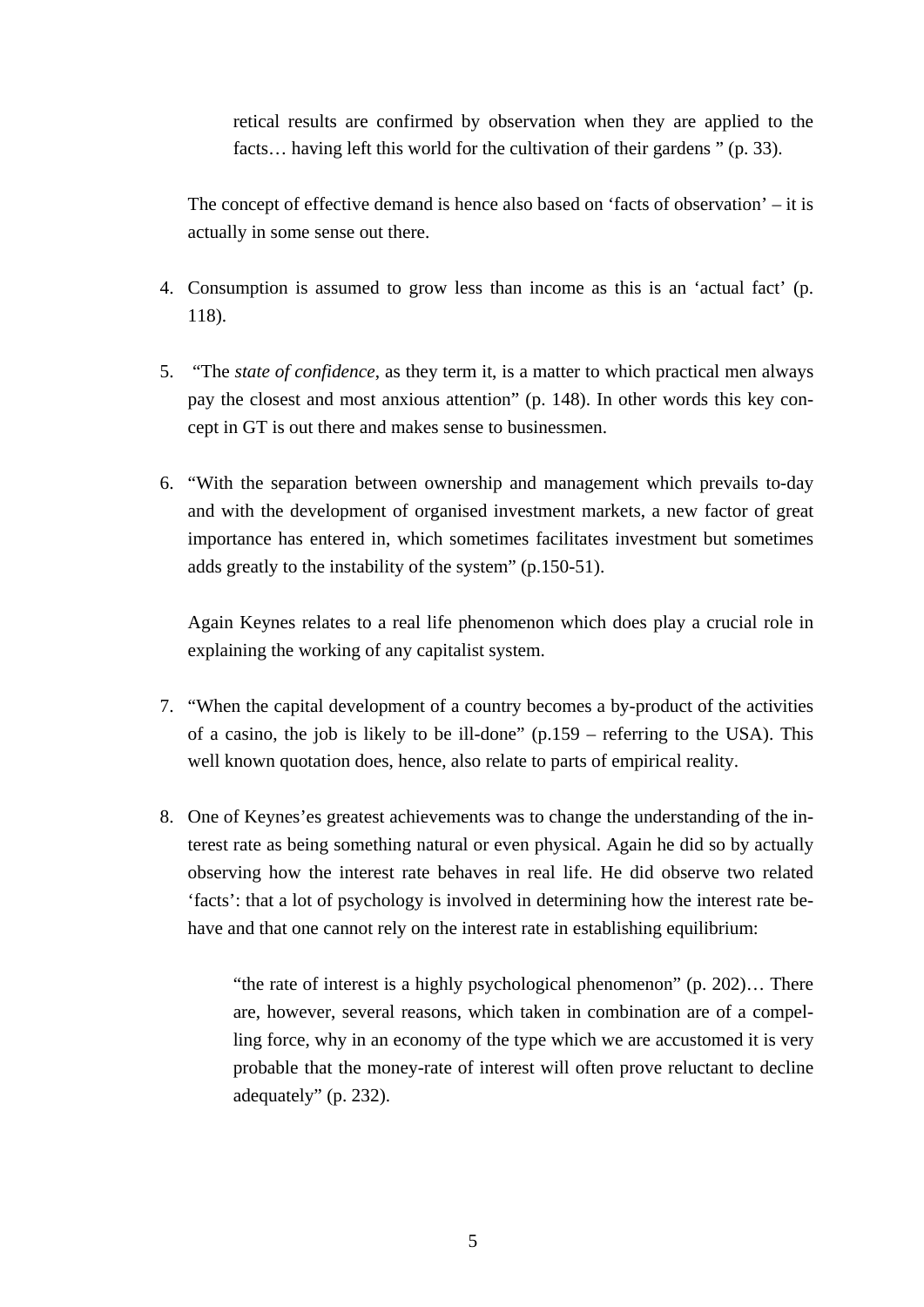9. In the following quotation he gives an overall view of his analysis of the general working of the actually existing economic system:

> "But the actual phenomena of the economic system are also coloured by certain special characteristics of the propensity to consume, the schedule of the marginal efficiency of capital and the rate of interest, about which we can safely generalise from experience, but which are not logically necessary. In particular, it is an outstanding characteristic of the economic system in which we live that, whilst it is subject to severe fluctuations in respect of output and employment, it is not violently unstable. Indeed it seems capable of remaining in a chronic condition of sub-normal activity for a considerable period without any marked tendency either towards recovery or towards complete collapse. Moreover, the evidence indicates that full, or even approximately full, employment is of rare and even short-lived occurrence…an intermediate situation which is neither desperate nor satisfactory is our normal lot…useful to consider what hypothetical psychological propensities would lead to a stable system" (p. 250).

A number of important observations are made in this quotation. He characterizes his method in general terms: he 'generalize(s) from experience'. In other words Keynes applies a qualitative method in the sense that he tries to identify the dominant qualities or the general patterns of then phenomenon under study – in this case the actually existing capitalistic societies.

 Secondly, he mentions one of the most basic features of the capitalist system as we know it: it is unstable but not violently so. Thirdly, he observes – once again - that full employment is an exception rather than the rule. In contrast in textbooks the economic system is assumed to - in the long run – to end up in a situation characterized by full employment. Full employment in textbooks is in this sense the rule rather than the exception. This is, however, an assumption or logical consequence of the construction of the theory – not something that follows from actually observing economic systems in 'the long run'. Fourthly, Keynes also indicates that it does make sense to think about hypothetical 'propensities' – that is imagining how the economic system would have to be changed in order to produce full employment. And the underlying message is that this will not happen automatically by relying on market forces only.

 Hence, Keynes was of the opinion that it is possible to say something general about the actually existing capitalism and that is possible to take reality as a point of depar-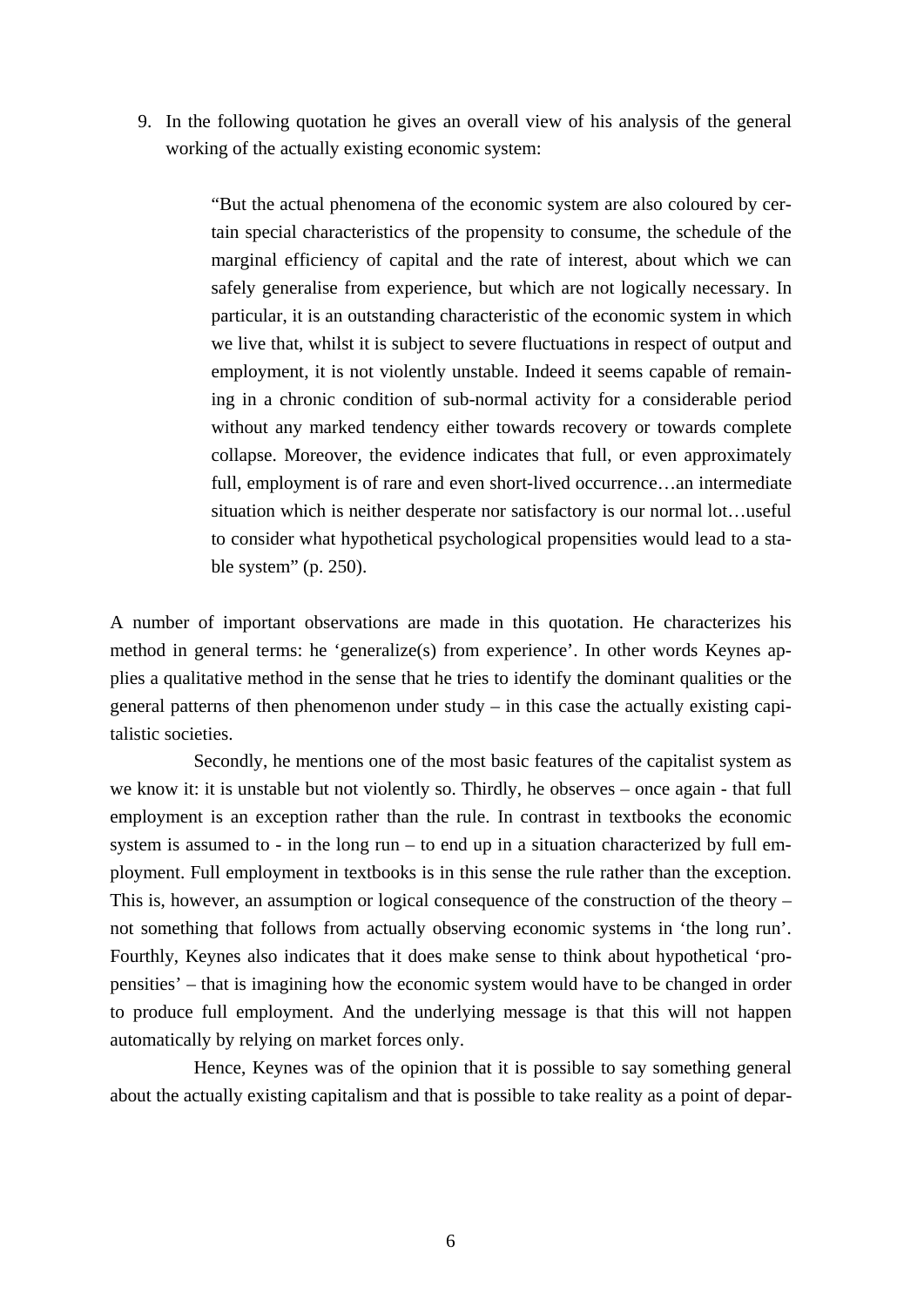ture without drowning in a complex reality.<sup>[4](#page-11-0)</sup> Keynes copes with complexity by giving priority to the most important parts of reality, cf.: "This is not a complete catalogue of all the possible reactions of wage reductions *in the complex real world*. But the above cover, those which are usually the most important" (p.264, my emphasis).

 As for the making of assumptions – a necessary part of any economist's tool box – Keynes demonstrates a preference for making what he calls: "plausible assumptions relating to the real world" (p.306). This is a rather radical preference. Economists often make assumptions in order to make their models consistent but these assumptions are not necessarily backed by empirical evidence – consistence counts more that reality. However, according to Keynes assumptions as well as causalities have to be backed by empirical evidence.

 By identifying the main characteristics and the most important causalities of the actually existing economic system and by making plausible assumptions Keynes is capable of 'taming' the real world (se also Kregel, 1976, p. 211). Of course Keynes acknowledges that reality in itself is too complex to grasp without generalizing and making plausible assumptions.

 One of the main problems of textbooks of economic is that all causalities and assumptions are presented on equal footing – none are presented as more well-founded or more important than others. Keynes on the other hand on a current basis discusses which causalities and assumptions are plausible (and why) and he is very careful in indicating when he makes some temporary assumptions for the sake of the argument.

#### **3. What can we learn from Keynes concerning the coping with reality?**

We have already learned a lot from Keynes despite the regrettable fact that so much has been forgotten in mainstream textbooks. But we can also learn something to which less attention has been paid. Without formulating it explicitly in his writing Keynes demonstrates a deep awareness of the subtle problems of how to analyse the actually existing economies – also known as the model/theory versus reality problem.

 The message above could be condensed into three points. When making or creating economic theory we should:

a. generalize from experience

1

- b. give priority to the most important parts of reality
- c. make assumptions that are based in how the real world actually works.

<span id="page-11-0"></span><sup>&</sup>lt;sup>4</sup> Bergman (2005) formulates the fear of drowning in this way: "Most economists apparently fear that the abandonment of the nonobservational method, and a plunge into research on the messy and multitudinous world of business behavior, might well leave us with just the latter" (p. 57).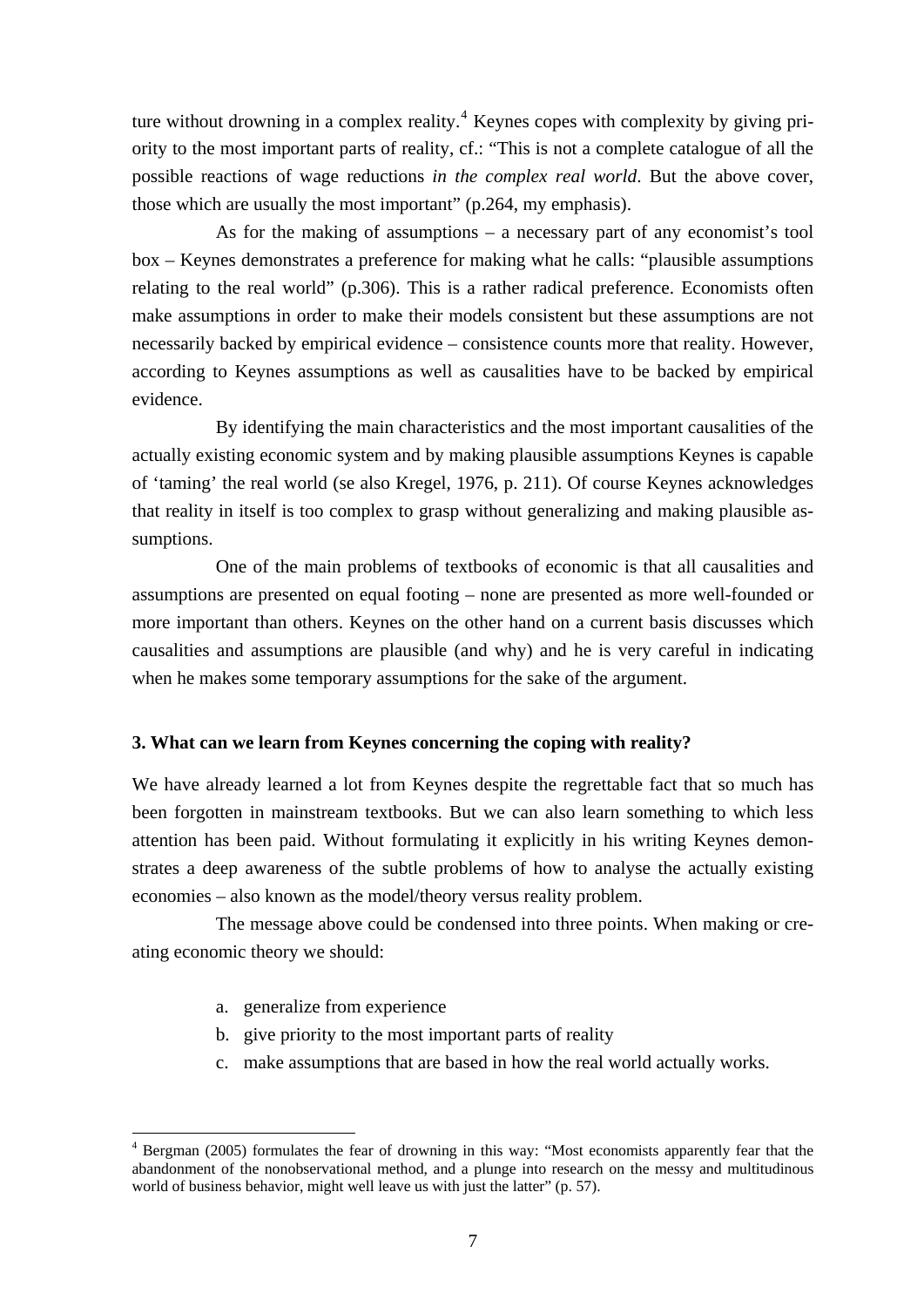This might sound all too obvious and non-economists would probably suppose (or hope) that this is what economists are already doing. We would, however, argue that most economic research and any mainstream textbook in economics would not pass this test. Large parts of textbooks consist of theory not being 'generalized from experience', whole sections having nothing to do with reality (e.g. competitive markets) and assumptions are just made time and again without any empirical backing (firms maximize profits; agents are supposed to be rational, the economy is moving towards equilibrium, the long run is something actually existing etc….).

 Keynes does also send another message from his grave of a more 'meta-like' character – related to the theory-reality discussion. Present day textbooks are rather authoritarian due to the content, structure and tone: 'Now we are going to tell you how the economy really works'. Keynes prefers to take a more open discussion being quite frank about complications, unrealistic assumptions for the sake of the argument etc. He enters into a democratic dialogue on an almost even footing with the reader – without undermining his indisputable authority.

 An even more general message we can learn from Keynes is that we cannot just apply theory already developed without any adjustments to the field under study. We have to let the chosen theoretical framework interact with the piece of reality which we want to analyze and adjust theory accordingly. Henceforth, theorizing and doing the empirical investigation are two sides of the same coin. As a consequence we also need to be much more disrespectful towards theory than economists usually are. If we were to take this message seriously it would lead to a very critical reading and revision of the textbooks on the market. Not much would survive such a reading. Financial crisis or no crisis.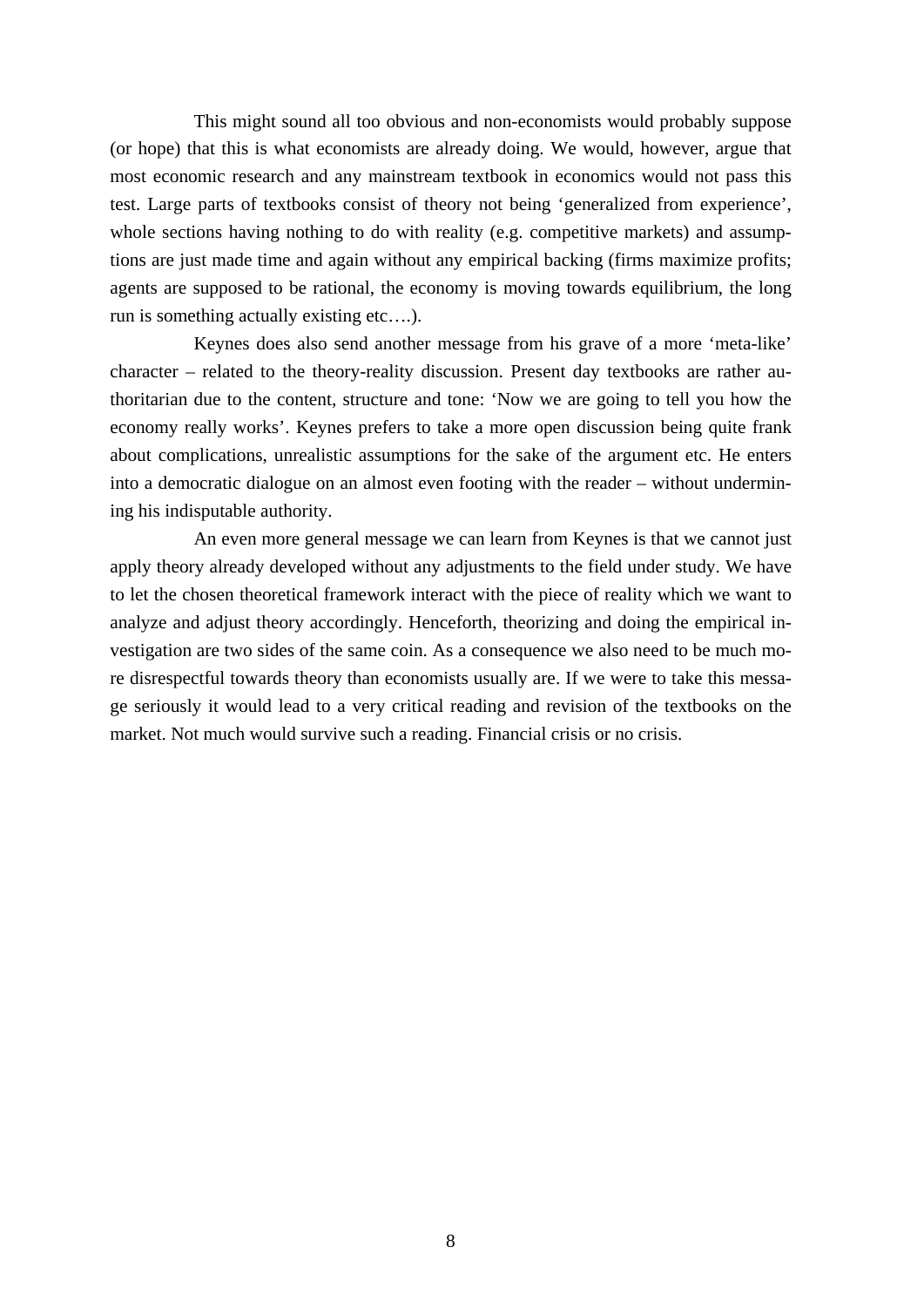### **References**

- Bergmann B.R. (2005) "The Current State of Economics: Needs Lots of Work", in *The Annals of the American Academy.*
- Keynes, J. M. (1936/1973) *General Theory of Interest, Employment and Income*, MacMillan, Cambridge University Press.
- Kregel, J.A. (1976) "Economic methodology in the face of uncertainty: the modelling methods of Keynes and post-Keynesians", *The Economic Journal* 86, no. 342, June.
- Lipsey, R.G. and K.A. Chrystal (2007) *Economics*, 11<sup>th</sup> edition, Oxford University Press.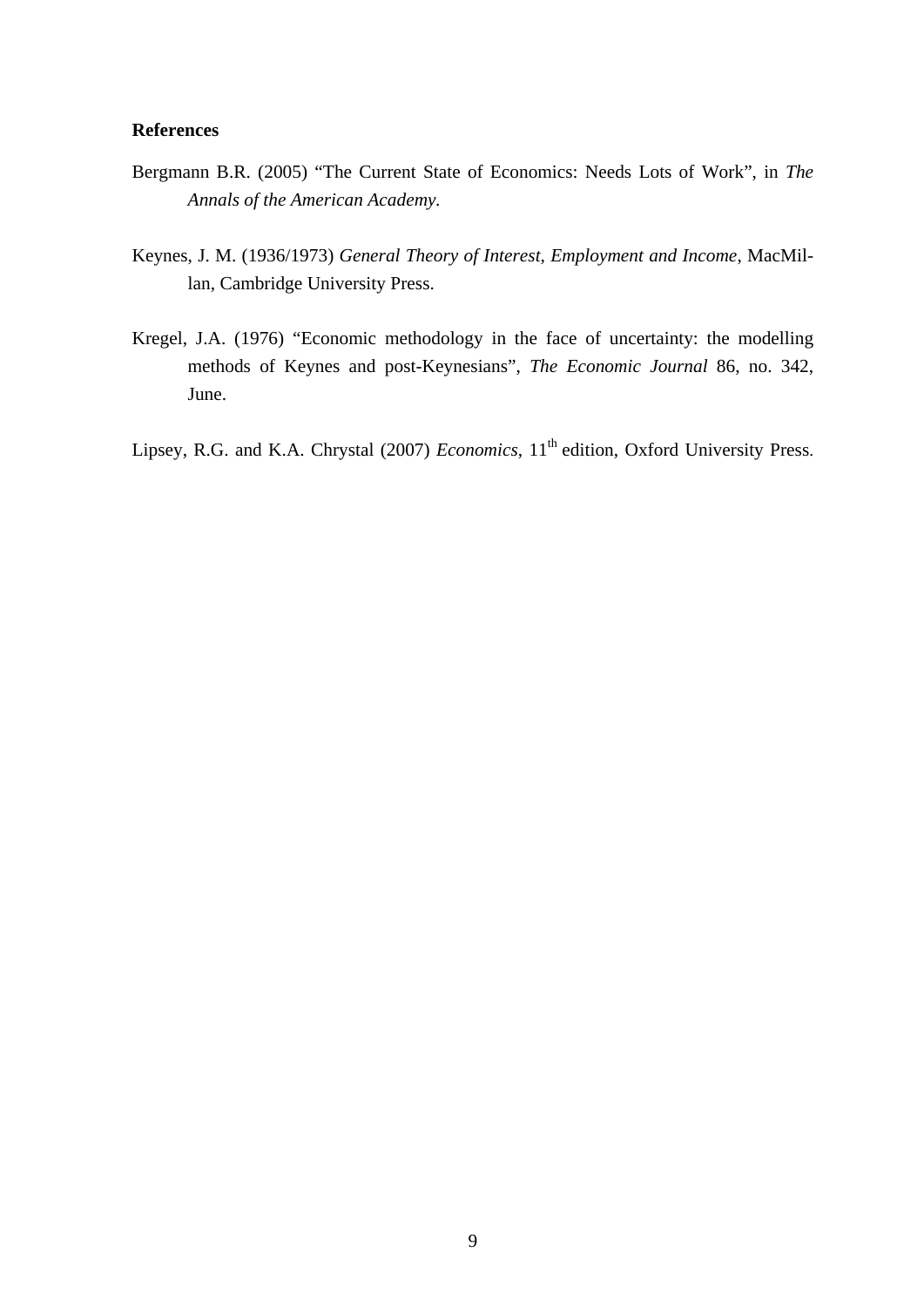## **CCWS Working papers**

| No.     | <b>Author</b>                                                                                                                     | <b>Title</b>                                                                                                                                        |
|---------|-----------------------------------------------------------------------------------------------------------------------------------|-----------------------------------------------------------------------------------------------------------------------------------------------------|
| 1-1998  | Peter Taylor-Gooby                                                                                                                | Risk and Welfare                                                                                                                                    |
| 2-1998  | Peter Taylor-Gooby                                                                                                                | Markets and Motives:<br>Implications for Welfare                                                                                                    |
| 3-1998  | Wim van Oorschot                                                                                                                  | The recontruction of the Dutch Social Security System 1980-<br>2000: Retrenchment and Modernization                                                 |
| 4-1998  | Jørgen Goul Andersen, Knut<br>Halvorsen, Per H. Jensen, Asbjørn<br>Johannessen, Olli Kangas, Gunnar<br>Olofsson and Einar Overbye | Unemployment, Early Retirement and Citizenship: Marginali-<br>sation and Integration in the Nordic Countries                                        |
| 5-1998  | Jochen Clasen                                                                                                                     | Unemployment Insurance and Varieties of Capitalism                                                                                                  |
| 6-1998  | Peter Taylor-Gooby                                                                                                                | When is an Innovation? Recent Pension Reform in France,<br>Germany, Italy and the UK                                                                |
| 7-1999  | Per H. Jensen                                                                                                                     | Activation of the unemployed in Denmark since the early<br>1990s. Welfare of Workfare?                                                              |
| 8-1999  | Knut Halvorsen                                                                                                                    | Unemployment in disguise: The case of Norway                                                                                                        |
| 9-1999  | Knut Halvorsen                                                                                                                    | Labour force status of married/-cohating couples in Norway:<br>Associations and explanations of (un)employment homogamy                             |
| 10-2000 | Pernille Drewsgård Sørensen &<br>Jan Bendix Jensen                                                                                | Væsentligste ændringer i ret og pligt til aktivering i 90'erne.<br>Ikke-forsikrede kontanthjælpsmodtagere                                           |
| 11-2000 | Sanne Lund Clement                                                                                                                | Dansk forskning om førtidspensionister og medborgerskab                                                                                             |
| 12-2000 | Per H. Jensen                                                                                                                     | Velfærdens variationer, dynamikker og effekter                                                                                                      |
| 13-2000 | Jørgen Goul Andersen                                                                                                              | Velfærdens veje i komparativt perspektiv                                                                                                            |
| 14-2000 | Jørgen Goul Andersen                                                                                                              | Change without Challenge?                                                                                                                           |
| 16-2000 | Jørgen Goul Andersen                                                                                                              | Borgerne og sygehusene                                                                                                                              |
| 17-2000 | Martin D. Munk                                                                                                                    | Social Inequality in the Welfare State                                                                                                              |
| 18-2000 | Asbjørn Johannesen                                                                                                                | Velferd uten begrensinger?<br>Velferdsreformer i Norge på 1990-2000                                                                                 |
| 19-2000 | Per H. Jensen                                                                                                                     | The Danish Leave-of-absence schemes - Origins, functioning<br>and effets from a gender perspective                                                  |
| 20-2001 | Olli E. Kangas                                                                                                                    | Why are some welfare states more robust than other? Potenti-<br>ality for changes                                                                   |
| 21-2001 | Einar Overbye                                                                                                                     | Political equilibria, near substitutes, and the provision of in-<br>come security in old age                                                        |
| 22-2002 | Jørgen Goul Andersen with Jan<br><b>Bendix Jensen</b>                                                                             | Different Routes to Improved Employment in Europe                                                                                                   |
| 23-2002 | Jørgen Goul Andersen                                                                                                              | Coping with Long-Term Unemployment: Economic security,<br>labour Market Integration and Well-being.<br>Results from a Danish Panel Study, 1994-1999 |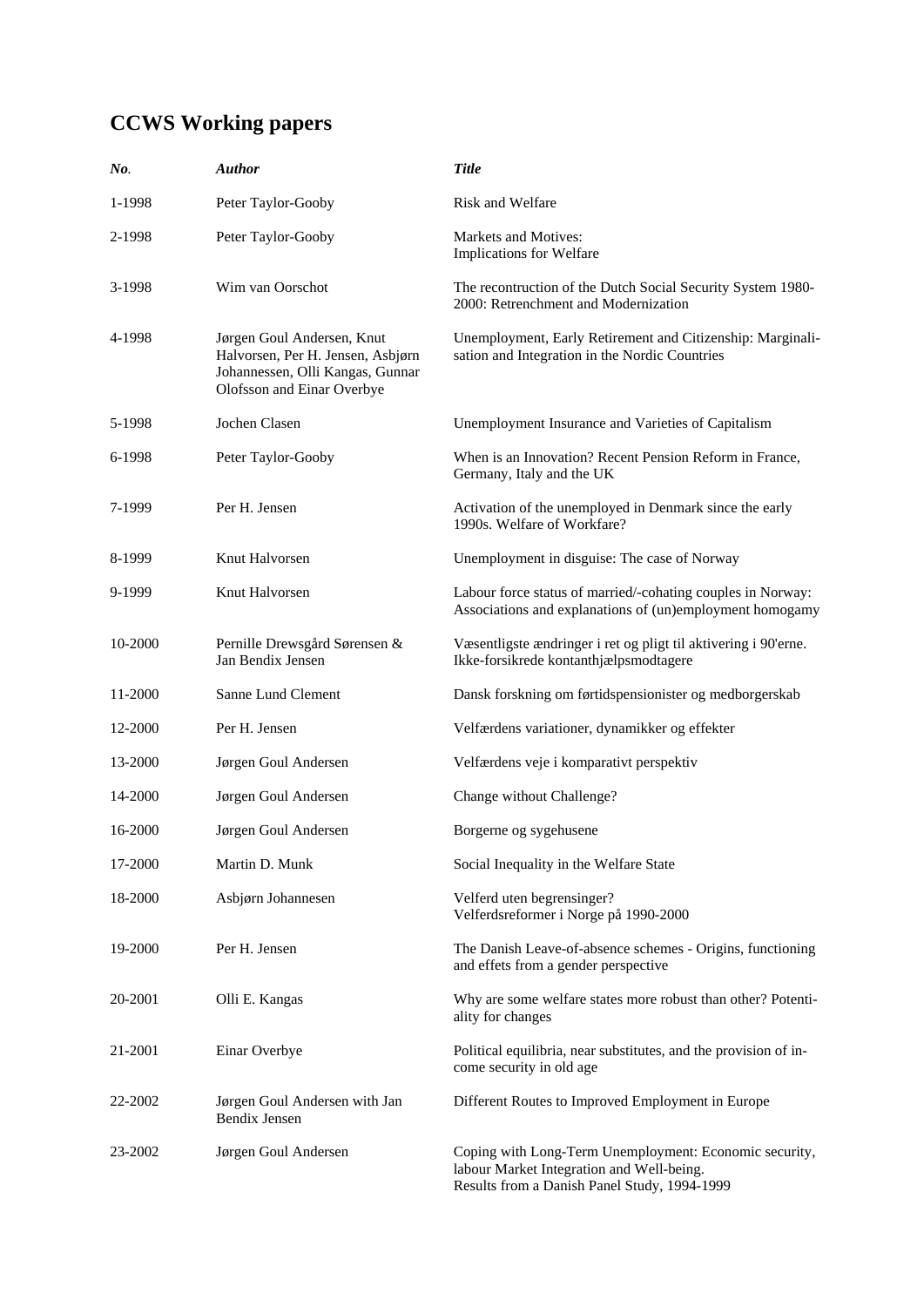| 24-2002 | Christian Albrekt Larsen                           | Challenging the Hegemonic Discourse of Structural Unem-<br>ployment.<br>- An Analysis of Barriers on the Labour Market based on a<br>Danish Panel Study.    |
|---------|----------------------------------------------------|-------------------------------------------------------------------------------------------------------------------------------------------------------------|
| 25-2002 | Jørgen Goul Andersen                               | Ambivalent values: The value foundations of the universal<br>welfare state, citizens', and potentials for change                                            |
| 26-2002 | Christoffer Green-Pedersen                         | The Dependent Variable Problem within the Study of Welfare<br>State Retrenchment: Defining the problem and looking for<br>solutions                         |
| 27-2002 | Jørgen Goul Andersen &<br>Christian Albrekt Larsen | Pension politics and policy in Denmark and Sweden: Path<br>Dependencies, Policy Style, and Policy Outcome                                                   |
| 28-2002 | Christian Albrekt Larsen                           | Forskellige ledige og forskellige problemer:<br>En eksplorativ korrespondanceanalyse                                                                        |
| 29-2002 | Hans Ole Stoltenborg                               | Hjemmehjælp i Danmark. En forskningsoversigt med fokus på<br>lovgivning, omfang, organisering og kvalitet                                                   |
| 30-2002 | Christian Albrekt Larsen                           | Magt, politik og beslutning i dansk pensionspolitik                                                                                                         |
| 31-2003 | Christoffer Green-Pedersen                         | Still there but for how long?:<br>The counter-intuitiveness of the universal welfare model and<br>the development of the universal welfare state in Denmark |
| 32-2004 | Knut Halvorsen                                     | How to combat unemployment?                                                                                                                                 |
| 33-2004 | Christian Albrekt Larsen                           | Blessing or Blame? Public attitude to Nordic 'workfare' in the<br>1990s                                                                                     |
| 34-2005 | Wim van Oorschot                                   | Immigrants, Welfare and Deservingness Opinions in European<br><b>Welfare States</b>                                                                         |
| 35-2005 | Wim van Oorschot                                   | On the cultural analysis of social policy                                                                                                                   |
| 36-2005 | Wim van Oorschot                                   | A European Deservingness Culture? Public deservingness<br>perceptions in European welfare states                                                            |
| 37-2006 | Trond Beldo Klausen                                | Humankapital. Hvad betyder dimittendalder for indkomsten?                                                                                                   |
| 38-2006 | Christian Albrekt Larsen                           | Social Capital and Welfare regimes. The impact of institution<br>dependent living conditions and perceptions of poor and un-<br>employed                    |
| 39-2006 | Christian Albrekt Larsen                           | How welfare regimes influence judgement of deservingness<br>and public support for welfare policy                                                           |
| 40-2006 | Christian Albrekt Larsen                           | The political logic of labour market reforms. The impor-tance<br>of popular images of target groups                                                         |
| 41-2006 | Wim van Oorschot                                   | The Dutch Welfare State. From collective solidarity towards<br>individual responsibility                                                                    |
| 42-2006 | Trudie Knijn                                       | Social policy and Social interventions: The role of profession-<br>als under new governance                                                                 |
| 43-2006 | Trond Beldo Klausen                                | Højest løn til unge dimittender                                                                                                                             |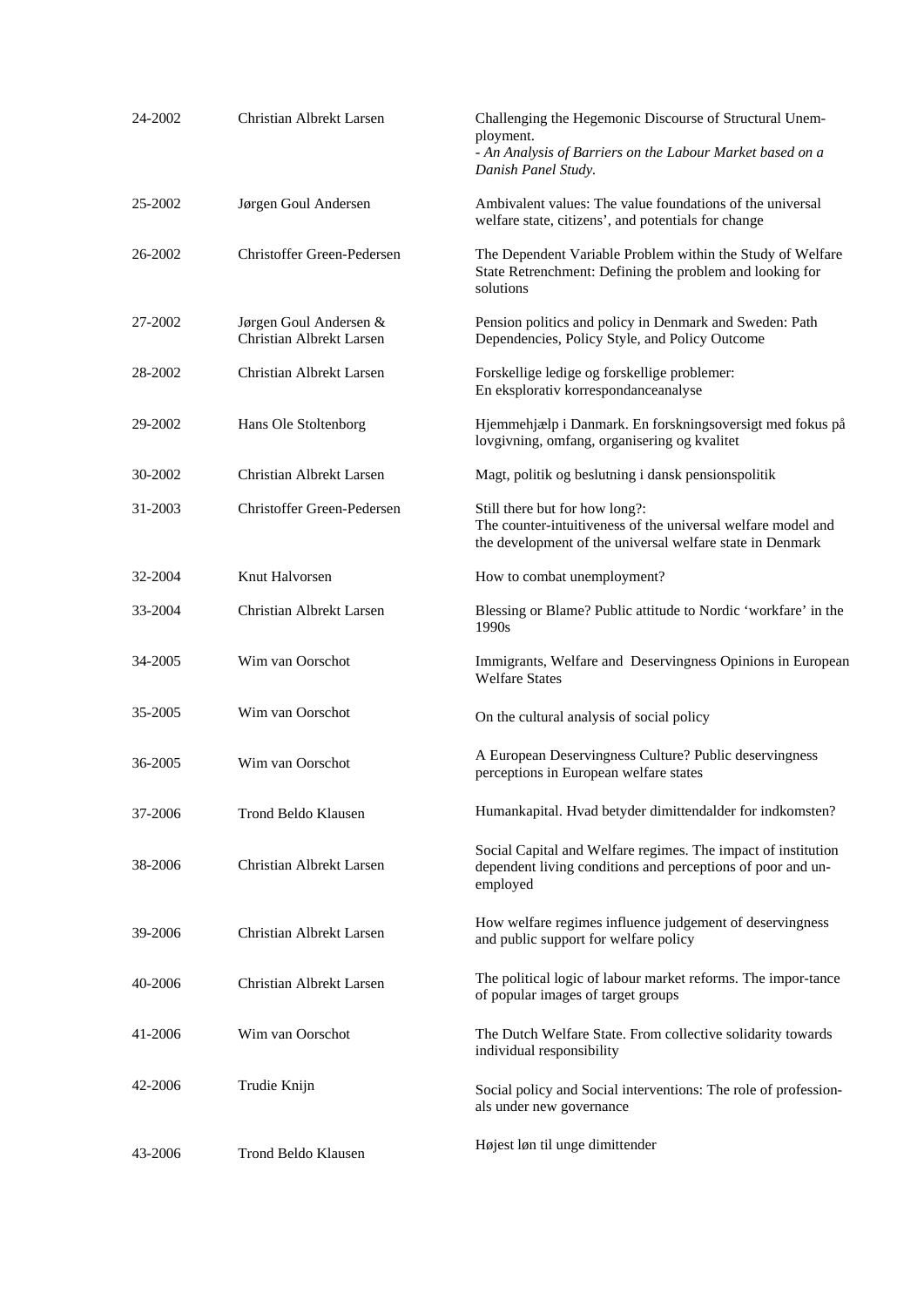| 44-2006 | W. van Oorschot (with W. Arts, J.<br>Gelissen) | Social capital in Euroe. Measurement, and social and regional<br>distribution of a multi-faceted phenomenon                                                  |
|---------|------------------------------------------------|--------------------------------------------------------------------------------------------------------------------------------------------------------------|
| 45-2006 | Trudie Knijn and Wim van Oorschot              | The need for and the societal legitimacy of social investments<br>in children and their families. Critical reflections on the Dutch<br>case                  |
| 46-2007 | Wim van Oorschot                               | SOCIAL LEGITIMACY OF THE EUROPEAN WELFARE<br>STATE. Sociological reflections on solidarity and re-<br>distributive justice with some empirical illustrations |
| 47-2007 | Jørgen Goul Andersen                           | Ældrepolitikken og velfærdsstatens økonomiske udfordringer.<br>Tilbagetrækning, pension og ældreservice i Danmark – en<br>kortfattet oversigt                |
| 48-2007 | Hildegard Theobald                             | Care arrangements and social integration:<br>The concept of social exclusion and empirical findings<br>in five European countries                            |
| 49-2007 | Ditte Petersen                                 | Det sociale netværk. Hvad betyder det for beskæftigelsen? - En<br>undersøgelse blandt tyrkere og iranere i Aalborg og Århus<br>kommune                       |
| 50-2007 | Trond Beldo Klausen                            | Klasser, eliter og social stratifikation - En kortfattet oversigt<br>med vægt på nyere klassemodeller                                                        |
| 51-2007 | Jørgen Goul Andersen                           | Conceptualizing Welfare State Change.<br>The "dependent variable problem" writ large                                                                         |
| 52-2007 | Anna Meyer Christensen                         | 300 timers reglen - hvordan virker den?<br>Effekter af stærke økonomiske incitamenter på de ledige - og<br>på systemet                                       |
| 53-2007 | Jørgen Goul Andersen                           | Impact of Public Policies: Economic Effects, Social Effects,<br>and Policy Feedback. A Framework for Analysis                                                |
| 54-2007 | Jørgen Goul Andersen & Jacob J.<br>Pedersen    | Continuity and change in Danish active labour market<br>policy: 1990-2007.<br>The battlefield between activation and workfare                                |
| 55-2007 | Jørgen Goul Andersen                           | Affluence and Welfare State Transformations.<br>Social Policy Change in Denmark, 1993-2007                                                                   |
| 56-2007 | Per H. Jensen and Kaspar Villadsen             | The Social Democratic Model: Formal and Informal Work in<br>Denmark                                                                                          |
| 57-2008 | Sanne Lund Clement og Jan Holm<br>Ingemann     | STATISTIK I PRAKSIS - om at anvende statistik i tilknytning til<br>det problemorienterede projektarbejde                                                     |
| 58-2008 | Ann Sasa List-Jensen                           | A New Employability Paradigm Cross-cutting Measures of<br>Retrenchment/Restructuring of European Employment Policies                                         |
| 59-2008 | Christian Albrekt Larsen                       | Networks versus Economic Incentives. An economic socio-<br>logical account of the transition from unemployment to<br>employment                              |
| 60-2008 | Trond Beldo Klausen                            | Læreres og vejlederes betydning for social mobilitet på<br>universiteterne                                                                                   |
| 61-2008 | Wim van Oorschot                               | Public perceptions of the Economic, Moral and Social Con-<br>sequences of the Welfare State.<br>An empirical analysis of welfare state legitimacy            |